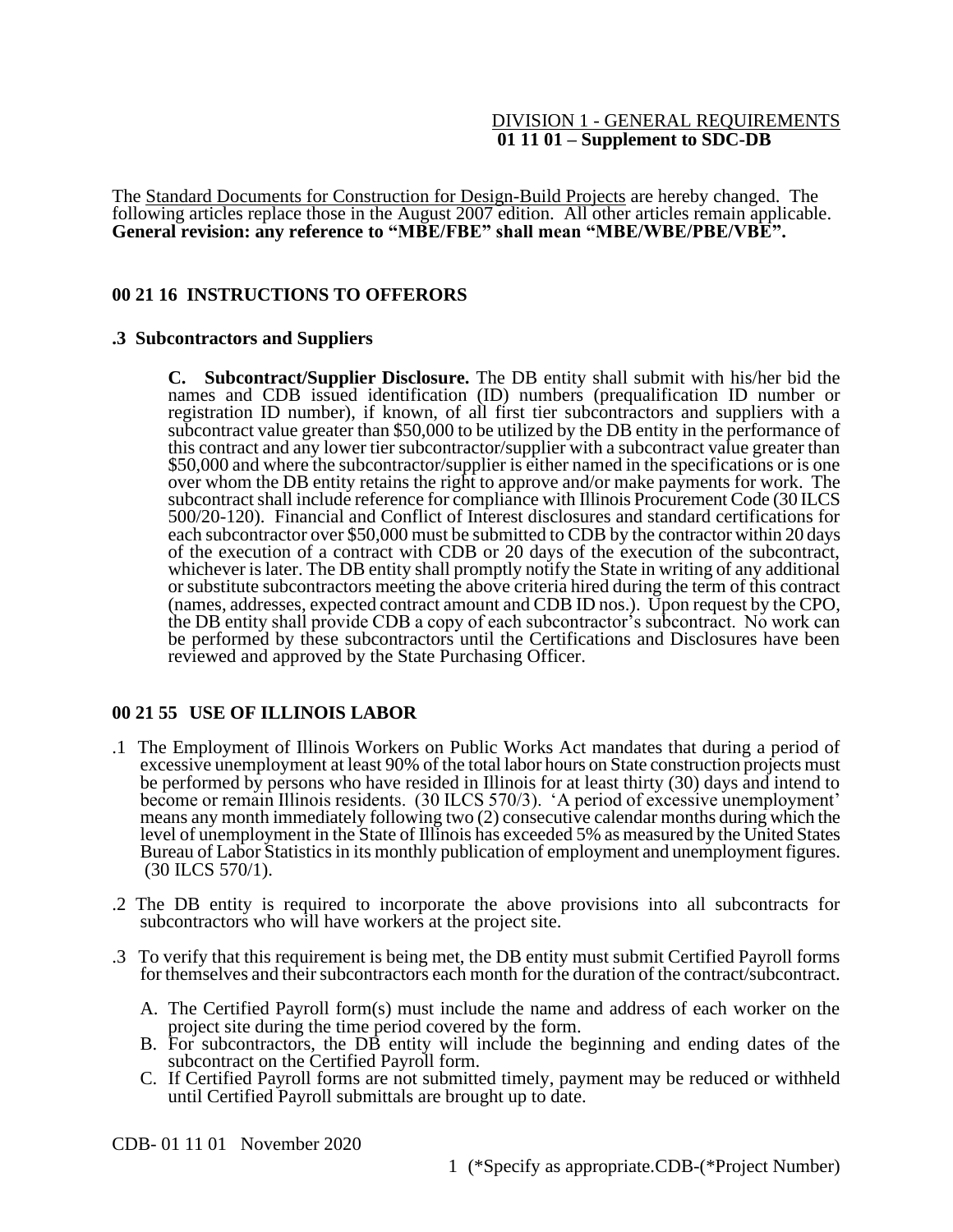### **00 43 30 BUY ILLINOIS PROGRAM**

- .1 **General.** The Buy Illinois Program encourages contractors to incorporate products manufactured, fabricated or assembled in the State of Illinois. It is a voluntary program; there is no incentive provision affecting the award of the contract nor is there a required percent of the contract that must be Illinois products.
- .2 Illinois products will be indicated in the project manual with (IL) preceding the item in the specification paragraph. Typically, only specifications that are prescriptive, those listing three or more manufacturers, will be in the program. The DB entity should consider these products when procuring the materials and equipment for the project. If the DB entity is aware of an Illinois product not listed, the contractor is encouraged to advise the A/E prior to bidding or offer a product substitution with the bid. CDB will verify that the product meets the definition of an Illinois product and add it to CDB's Buy Illinois product directory.
- .3 The DB entity should provide the total value of Illinois products on the Contractor's Schedule of Values  $(CS\dot{V})$  in the space provided. The individual items included in the total should be identified by putting "IL" in front of their descriptions on the CSV.
- .4 Where material is specified by standards and/or codes and not by a list of acceptable manufacturers, contractors are still encouraged to purchase Illinois products. However, the DB entity should not include these materials in the computation of the total dollars for Illinois products on the CSV.

#### **00 43 39 MINORITY, WOMEN, PERSONS WITH DISABILITIES, AND VETERAN BUSINESS ENTERPRISE PARTICIPATION**

- **.1 Certification.** CDB will only accept Minority, Women, Persons with Disabilities, and Veteran Business Enterprise (MBE/WBE/PBE/VBE) firms certified by the Illinois Department of Central Management Services (CMS). The MBE/WBE/PBE/VBE's certification with CMS shall be in good standing prior to the bid opening date.
- **.2 Designated Projects.** CDB may designate projects with "MBE/WBE/PBE/VBE participation goals." See the request for proposals for applicable goals for first and second tier (level) subcontractors and supplier MBE/WBE/PBE/VBE participation.
- **.3 Proposal.** Each offeror shall name, on the proposal, utilization plan the minority, women, persons with disabilities, and veteran owned businesses it intends to use to meet the specified goals. If no eligible participation is listed on the utilization plan, then the bidder must submit documentation of its good faith efforts to achieve the goals with its proposal. If eligible participation is included on the utilization plan, but the specified goals are not met, within ten  $(10)$  calendar days from the date of notification the offeror shall:  $(1)$  cure the deficiency in the bid by adding participation to meet the goals, or (2) request a waiver of the specified goals including documentation of its good faith efforts to achieve the goals.
- **.4 MBE/WBE/PBE/VBE Offeror.** If the DB entity is a minority, woman, person with disability or veteran owned business then the DB entity shall indicate the work proposed to be done with own forces on the utilization plan. CDB encourages MBE/WBE/PBE/VBE prime bidders to use MBE/WBE/PBE/VBE subcontractors/suppliers.
- **.5 Joint Venture.** If the offeror is a joint venture, the MBE/WBE/PBE/VBE joint venturer may be used to meet the MBE/WBE/PBE/VBE goal for the contract, consistent with the provisions of subsection  $.11(g)$ .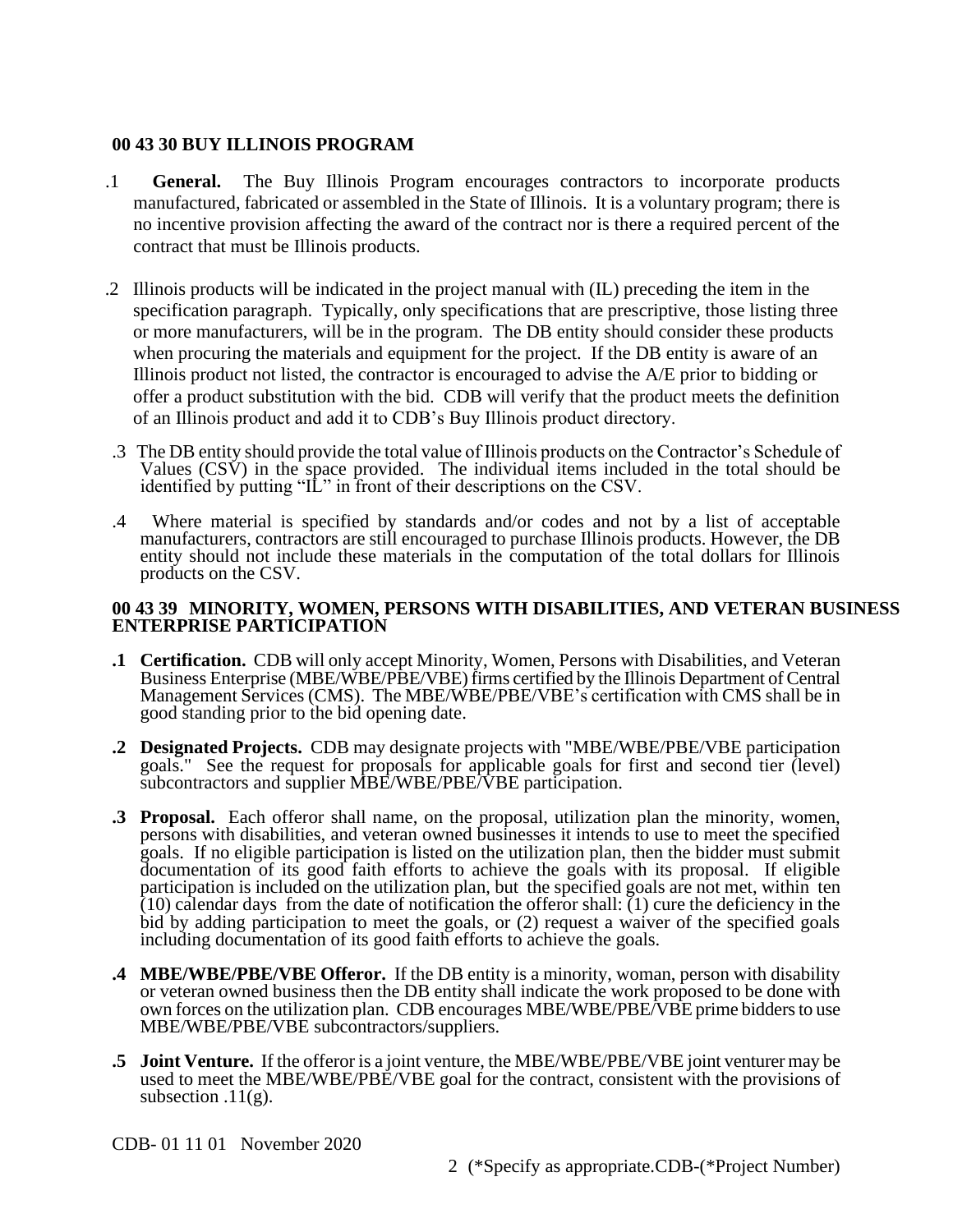- **.6 Phase 1.** The DB entity will submit a list of proposed firms to be utilized to meet the MBE/WBE/PBE/VBE goals, together with the work to be done and approximate contract amount.
- **.7 Phase 2.** The DB entity will submit CDB's MBE/WBE/PBE/VBE Subcontractor Supplier Certification form for each MBE/WBE/PBE/VBE subcontractor(s) and/or supplier(s) being utilized to meet the designated participation goals.
	- A. The Certification form must be signed by the MBE/WBE/PBE/VBE firm.
	- B. Completion of the MBE/WBE/PBE/VBE Subcontractor Supplier Certification form is not required if the DB entity is an MBE/WBE/PBE/VBE firm. MBE/WBE/PBE/VBE prime contractors are encouraged to utilize MBE/WBE/PBE/VBE subcontractors/suppliers.
- **.8 Subcontracts.** Subcontracting of work to a lower tier non-MBE/WBE/PBE/VBE firm which would reduce the proceeds received by the subcontracting MBE/WBE/PBE/VBE firm below the specified goal is prohibited. CDB may, in such cases, reject the bid or terminate the contract.
- **.9 Request for Assistance.** If the DB entity needs assistance in locating subcontractors or suppliers to meet the goals, the DB entity shall contact CDB's Fair Employment Practices Unit (FEP) both prior to the submittal, and, if applicable, during the 10-day cure period.

#### **.10 Submittal of Good Faith Effort documentation for a waiver request. Good Faith Effort documentation must include the following:**

- A. All information indicating why the specified goal cannot be met.
- B. A list of all MBE/WBE/PBE/VBE firms the offeror has used in the current and prior fiscal years, if available. The fiscal year is from July 1 until June 30.
- C. A list of all certified MBE/WBE/PBE/VBE firms eligible to perform the work, if available. To be eligible to perform the work, a firm must be certified by CMS.
- D. A clear determination that the number of certified MBE/WBE/PBE/VBE firms eligible to perform the work is insufficient to ensure adequate competition, if available.
- E. Demonstrated proof that the MBE/WBE/PBE/VBE firms' prices were unreasonable, if available.

A list of all MBE/WBE/PBE/VBE firms contacted and the dates they were contacted, including documentation from those firms. Documentation shall include, when applicable:

- 1. A log of telephone contacts including date and time of call, telephone number, name of person called, and the outcome of the call;
- 2. Copies of written or electronic email correspondence showing the date, postal or email address, name of person contacted, and subsequent correspondence that reflects the outcome.
- F. Copies of all bid solicitation letters or electronic email correspondence to MBE/WBE/PBE/VBE firms. Letters shall contain, at a minimum:
	- 1) project title and location;
	- 2) classification of work items for which quotations are requested;
	- 3) date, time, and place quotations are due; and
	- 4) returnable acknowledgment of the solicitation.
- G. All other evidence of good faith efforts made by the DB entity to secure eligible MBE/WBE/PBE/VBE firms to meet the specified goal including documentation that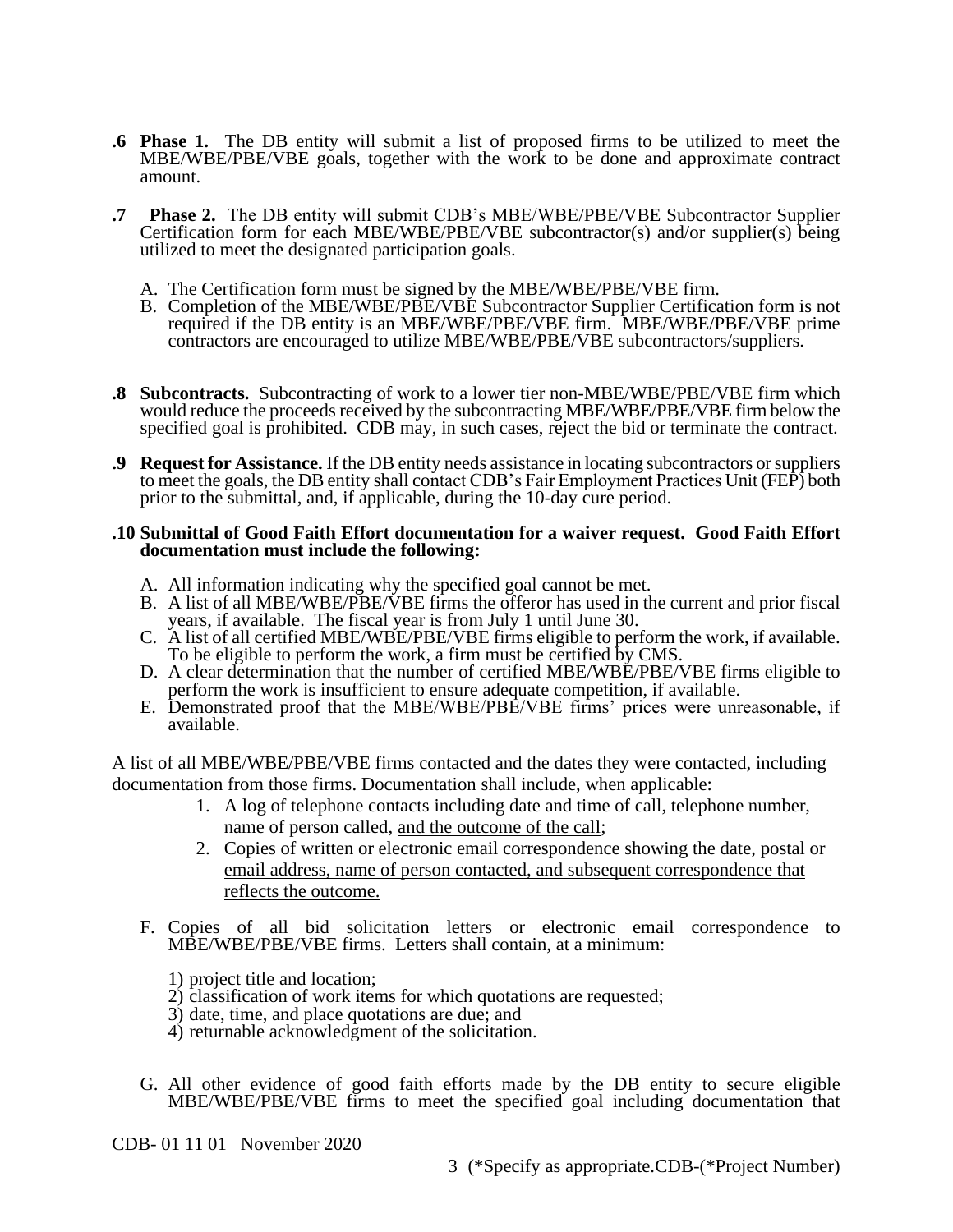demonstrates the following:

- 1) A reasonable number of MBE/WBE/PBE/VBE firms were contacted.
- 2) The work selected by the DB entity for allocation to MBE/WBE/PBE/VBE firms was selected in order to increase the likelihood of achieving the specified goal.
- 3) The DB entity negotiated, in good faith, with the potential MBE/WBE/PBE/VBE firms by not imposing any conditions which are not similarly imposed on all other subcontractors and suppliers, or by denying benefits ordinarily conferred on subcontractors or suppliers for the type of work for which bids were solicited.
- 4) The DB entity engaged with FEP for assistance in its efforts to achieve the specified participation.
- 5) The DB entity attended the CDB pre-bid meeting for the project.
- H. All actions taken to solicit MBE/WBE/PBE/VBE firms both pre-bid opening date and postbid opening date.
- I. A revised utilization plan, if MBE/WBE/PBE/VBE participation increases during the 10-day cure period but goals are not met.
- J. Other relevant information in support of the waiver request.
- **.11 Replacement of MBE/WBE/PBE/VBE Subcontractor or Supplier.** If it can be demonstrated that the MBE/WBE/PBE/VBE subcontractor or supplier cannot perform the work, or if a MBE/WBE/PBE/VBE loses its CMS certification after the bid opening, then the DB entity shall make a good faith effort to replace, in-kind, the MBE/WBE/PBE/VBE. The DB entity shall identify the replacement MBE/WBE/PBE/VBE or provide evidence of good faith effort to find a replacement on the DB entity's letterhead and submit with documented evidence of cause to CDB's FEP Unit. CDB will review the submittal and may authorize the replacement or approve the good faith effort.

#### **.12 Calculation of MBE/WBE/PBE/VBE Participation as a Material Supplier or Subcontractor**

- A. MBE/WBE/PBE/VBE as a material supplier: A 100 percent goal credit is allowed for the cost of materials or purchases from a MBE/WBE/PBE/VBE manufacturer or supplier.
- B. MBE/WBE/PBE/VBE as a subcontractor: A 100 percent goal credit is allowed for the work of the subcontract performed by the MBE/WBE/PBE/VBE's own forces (performing, managing and supervising the work), including the cost of materials and supplies, excluding the purchase of materials and supplies or the lease of equipment by the MBE/WBE/PBE/VBE subcontractor from the DB entity or its affiliates. Work that a MBE/WBE/PBE/VBE subcontractor in turn subcontracts to a non-MBE/WBE/PBE/VBE does not count toward the MBE/WBE/PBE/VBE goal.
- **.11 Work to be Completed by Certified Firms.** To be credited towards goals for Minority Business Enterprise (MBE), Women Business Enterprise (WBE), Persons with Disabilities Business Enterprise (PBE) and Veteran Business Enterprise (VBE) participation, work must be performed by an entity certified by CMS pursuant to the Business Enterprise for Minorities, Women, and Persons with Disabilities Act (30 ILCS 575/5) and the Illinois Procurement Code (30 ILCS 500/45-57).
	- a) The entire amount of contractual work performed by a MBE, WBE, PBE, or VBE's own forces will be credited towards MBE/WBE/PBE/VBE goals, including the cost of supplies, materials, and equipment obtained by the MBE, WBE, PBE, or VBE for this work (except supplies and equipment the MBE/WBE/PBE/VBE obtains from the prime contractor or its affiliate).
	- b) The entire amount of fees or commissions charged by a MBE/WBE/PBE/VBE firm for providing a bona fide service, such as professional, technical, consultant, or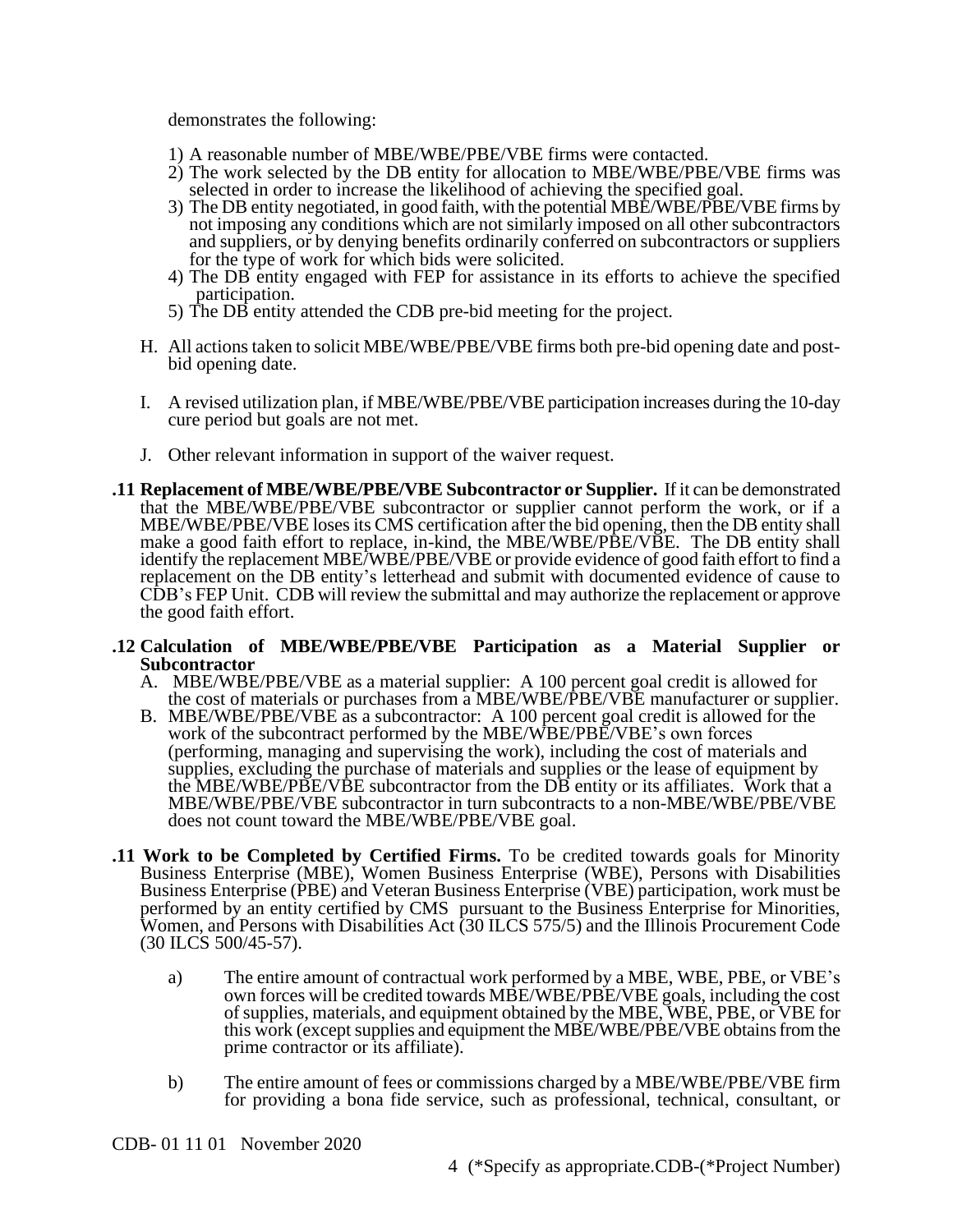managerial services will be credited towards MBE/WBE/PBE/VBE goals provided such fees are reasonable and not excessive as compared to fees customarily allowed for similar services. Services for materials and supplies are defined in Section 00 43 39.14 and are not considered to be professional, technical, consultant, or managerial services.

- c) Work subcontracted by a MBE/WBE/PBE/VBE to another firm will not be credited towards goals unless the subcontractor performing the work is also certified by CMS as a MBE/WBE/PBE/VBE. Work that a MBE/WBE/PBE/VBE subcontracts to a firm not certified as a MBE/WBE/PBE/VBE does not count toward the goal. For example, if a MBE firm has a subcontract to perform \$100,000 worth of work and subcontracts \$10,000 of that work to a non-MBE firm, only the \$90,000 worth of work performed by the MBE firm will be credited toward the goal.
- d) If a firm is not certified as a MBE/WBE/PBE/VBE at the time of the bid opening, the firm's participation will not be counted toward any goals.
- e) The dollar value of work performed under a contract with a firm after it has ceased to be certified will not be counted toward the overall goal.
- f) The participation of a MBE/WBE/PBE/VBE subcontractor will not be counted toward the DB entity's final compliance with its MBE/WBE/PBE/VBE obligations on a contract until the amount being counted has actually been paid to the MBE/WBE/PBE/VBE.
- g) When a MBE/WBE/PBE/VBE performs as a participant in a joint venture, a portion of the total dollar value of the contract equal to the distinct, clearly defined portion of the work of the contract that the MBE/WBE/PBE/VBE performs with its own forces may be counted toward MBE/WBE/PBE/VBE goals.
- **.12 Commercially Useful Function.** Expenditures to a MBE/WBE/PBE/VBE will only be credited towards MBE/WBE/PBE/VBE goals if the MBE/WBE/PBE/VBE performs a commercially useful function on that contract. A MBE/WBE/PBE/VBE performs a commercially useful function when it is responsible for execution of the work of the contract and is carrying out its responsibilities by actually performing, managing, and supervising the work involved. To perform a commercially useful function, the MBE/WBE/PBE/VBE must also be responsible, with respect to materials and supplies used on the contract, for negotiating price, determining quality and quantity, ordering material, and installing (where applicable) and paying for the material itself.
	- a) Factors to be used in determining whether a MBE/WBE/PBE/VBE is performing a commercially useful function include, but are not limited to, the amount of the work subcontracted, industry practices, and whether the amount the firm is paid is commensurate with the work it is performing and the MBE/WBE/PBE/VBE credit claimed for its performance of the work.
	- b) A MBE/WBE/PBE/VBE does not perform a commercially useful function if its role is limited to that of an extra participant in a transaction, contract, or project through which funds are passed in order to obtain the appearance of MBE/WBE/PBE/VBE participation. In determining whether a MBE/WBE/PBE/VBE is such an extra participant, similar transactions, particularly those in which MBE/WBE/PBE/VBEs do not participate, will be examined.
	- c) If a MBE/WBE/PBE/VBE does not perform at least 30 percent of the total cost of its contract with its own work force, or the MBE/WBE/PBE/VBE subcontracts a greater portion of the work than would be expected on the basis of normal industry practice for the type of work involved, a presumption will arise that the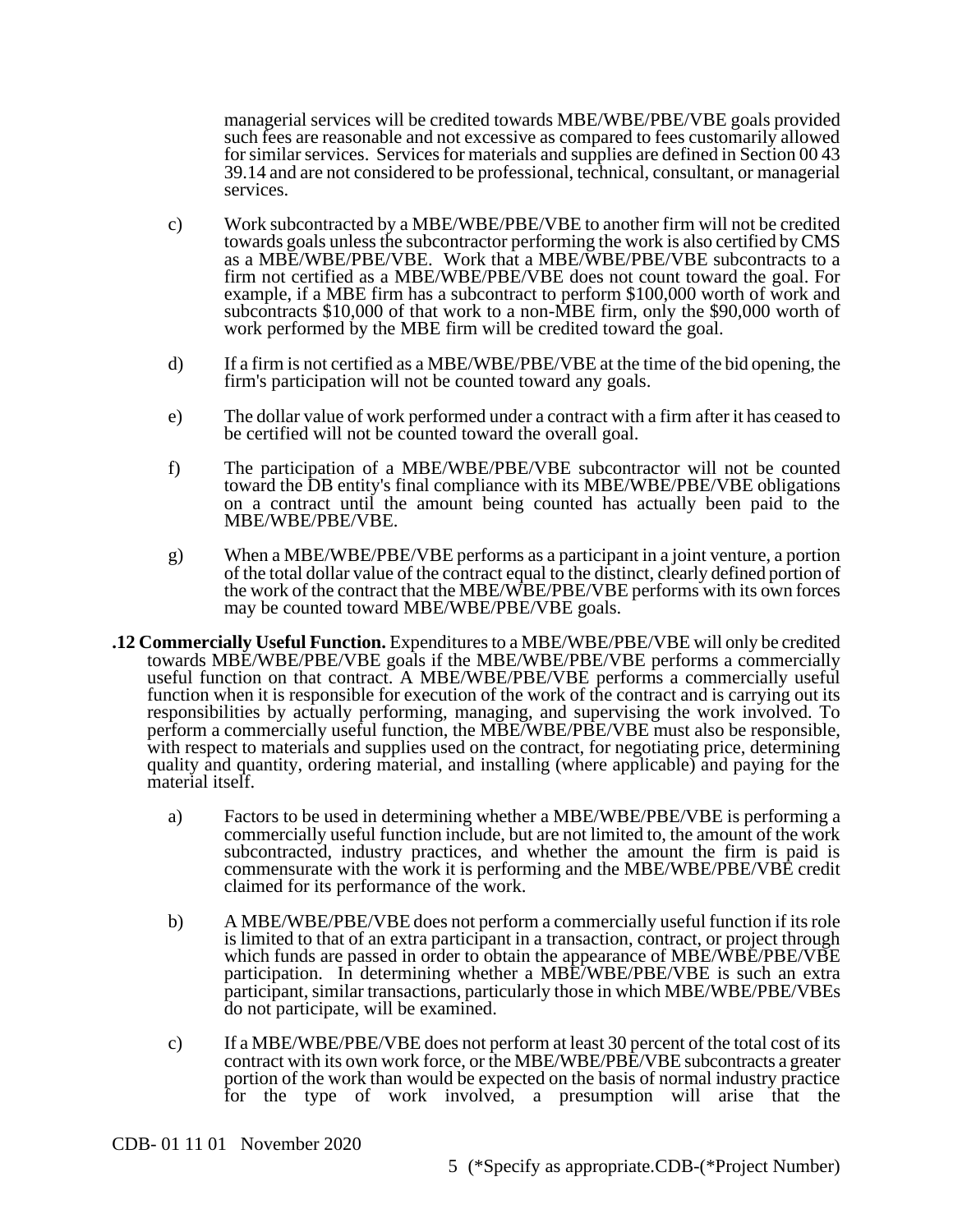MBE/WBE/PBE/VBE is not performing a commercially useful function. A MBE/WBE/PBE/VBE firm may present evidence to CDB to rebut this presumption. The MBE/WBE/PBE/VBE must provide such evidence to rebut the presumption within 7 business days of being notified that the presumption will be applied.

- d) A DB entity that is a MBE/WBE/PBE/VBE will still be required to meet the goals required on the contract. In determining whether the MBE/WBE/PBE/VBE DB entity has met the goal, the work the MBEWFBE/PBE/VBE DB entity actually performs with its own forces will be credited, as well as work performed by MBE/WBE/PBE/VBE subcontractors or suppliers, consistent with the terms of Section 00 43 39.
- e) A DB entity's efforts to exercise Good Faith Efforts by providing assistance in advance of the submittal to a MBE/WBE/PBE/VBE firm in making purchases, obtaining bonding, obtaining credit, or providing equipment will not invalidate the commercially useful function of a MBE/WBE/PBE/VBE, provided that the MBE/WBE/PBE/VBE has otherwise performed a commercially useful function consistent with the terms of Section 00 43 39. Credit will only be given for work performed by, purchases made by, and equipment obtained by the MBE/WBE/PBE/VBE, consistent with the terms of Section 00 43 39. A DB entity's efforts to assist the MBE/WBE/PBE/VBE will not be credited.
- **.13 Trucking Company.** To be credited towards MBE/WBE/PBE/VBE goals, a trucking company or major construction equipment rental (MCER) must be responsible for the management and supervision of the entire trucking operation for which it is responsible on a particular contract, and there cannot be a contrived arrangement for the purpose of meeting MBE/WBE/PBE/VBE goals.
	- a) The MBE/WBE/PBE/VBE must itself own and operate at least one fully licensed, insured, and operational truck or major construction equipment unit (MCEU) used on the contract.
	- b) The entire value of transportation services a MBE/WBE/PBE/VBE provides on the contract using trucks or MCEUs it owns, insures, and operates using drivers it employs will be credited towards MBE/WBE/PBE/VBE goals.
	- c) If a MBE/WBE/PBE/VBE leases trucks or MCEUs from another MBE/WBE/PBE/VBE, the entire value of the services provided by the lessee will be credited.
	- d) If a MBE/WBE/PBE/VBE leases trucks or MCEUs from a company that is not a MBE/WBE/PBE/VBE, the total value of transportation services provided by the lessee is not to exceed the value of transportation services provided by MBE/WBE/PBE/VBE owned trucks or MCEUs on the contract.
	- e) For purposes of this section, a lease must indicate that the MBE/WBE/PBE/VBE has exclusive use of and control over the truck(s) or  $MCEU(s)$ . This does not preclude the leased truck from working for others during the term of the lease with the consent of the MBE/WBE/PBE/VBE, so long as the lease gives the MBE/WBE/PBE/VBE absolute priority for the leased truck(s) or MCEU(s). Leased trucks and MCEUs must display the name and identification number of the MBE/WBE/PBE/VBE.
	- f) The MBE/WBE/PBE/VBE must be responsible for the management and supervision of the entire trucking operation for which it is responsible on a particular contract, and there cannot be a contrived arrangement for the purpose of meeting MBE/WBE/PBE/VBE goals.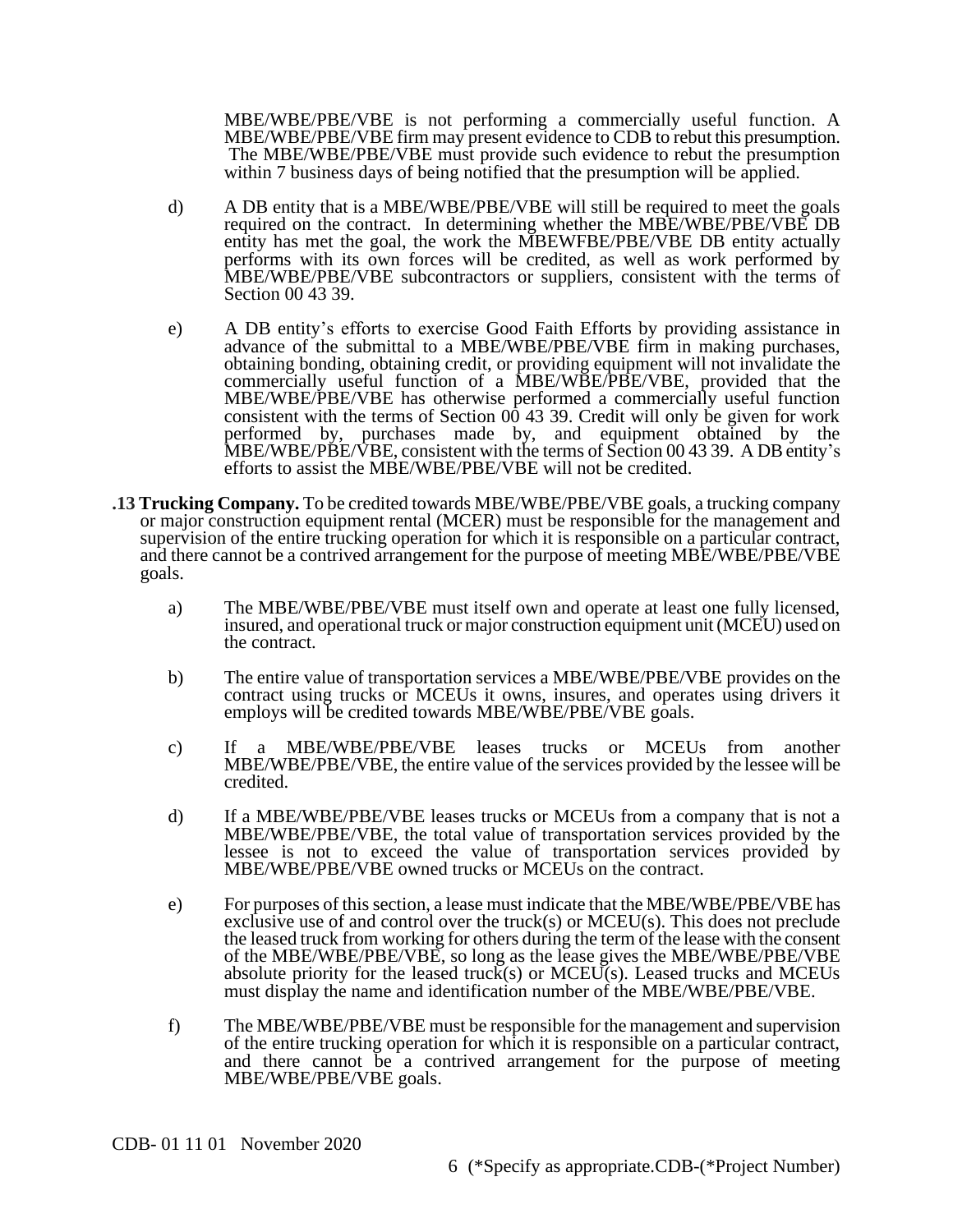#### **.14 Materials and Supplies**

- a) Credit towards goals will be given for materials purchased from a MBE/WBE/PBE/VBE supplier or manufacturer that is certified by CMS.
- b) For purposes of this section, a manufacturer is a firm that operates and maintains a factory or establishment that produces, on the premises, the materials, supplies, articles, or equipment required under the contract and of the general character described in the specifications.
- c) For the purposes of this section, a supplier is a firm that owns, operates, or maintains a store, warehouse, or other establishment in which materials, supplies, articles or equipment of the general character described by the specifications and required under the contract are bought, kept in stock, and regularly sold or leased to the public in the usual course of business.
	- 1) A supplier must be an established, regular business that engages as its principal business and under its own name, in the purchase and sale or lease of the products in question.
	- 2) A person may be a supplier in such bulk items as steel, cement, gravel, stone, petroleum products, or asphalt without owning, operating, or maintaining a place of business as provided in this paragraph c if the person both owns and operated distribution equipment for the products. Any supplementing of a supplier's own distribution equipment shall be by a long-term lease agreement and not on an ad hoc or contract-by-contract basis.
	- 3) Brokers, packagers, manufacturers' representatives, or other persons who arrange or expedite transactions are not suppliers within the meaning of this section.

### **00 43 44 ILLINOIS WORKS JOBS PROGRAM ACT APPRENTICESHIP INITIATIVE**

**.1 Apprenticeship Goal.** The goal of the Illinois Works Jobs Program Act Apprenticeship Initiative is that, for projects estimated to cost \$500,000 or more, apprentices will perform either  $10\%$  of the total labor hours actually worked in each prevailing wage classification or 10% of the estimated labor hours in each prevailing wage classification, whichever is less. See Section 00 43 44 of the project manual for applicable apprenticeship goals.

**.2 Illinois Works Budget Supplement.** Submission of the Illinois Works Jobs Program Act Apprenticeship Initiative Budget Supplement shall be a post-award requirement. The Budget Supplement shall contain a complete and thorough estimate of all the labor hours to be performed by the DB entity and all of its subcontractors for the project, broken down by prevailing wage category. The Budget Supplement shall be used in determining the appropriate number of hours to be performed by apprentices.

**.3 Reporting Requirements**. The DB entity shall submit monthly reports of its hourly workforce utilization including all apprenticeship hours to CDB's Fair Employment Practices Unit on Illinois Works Apprenticeship Initiative Reporting Forms.

**.4 Reduction or Waiver of Goal.** If, at any point during the project, the DB entity determines that it may not meet the apprenticeship goal for any prevailing wage classification, the DB entity shall submit a request for a reduction or waiver of that particular goal, indicating why the goal may not be met. The DB entity shall include all documentation supporting the request. The request for a reduction or waiver of the goal shall be reviewed pursuant to 30 ILCS 559/20-20(b).

**.5 Certification of Completion.** Upon completion of the work set forth in the contract, the DB entity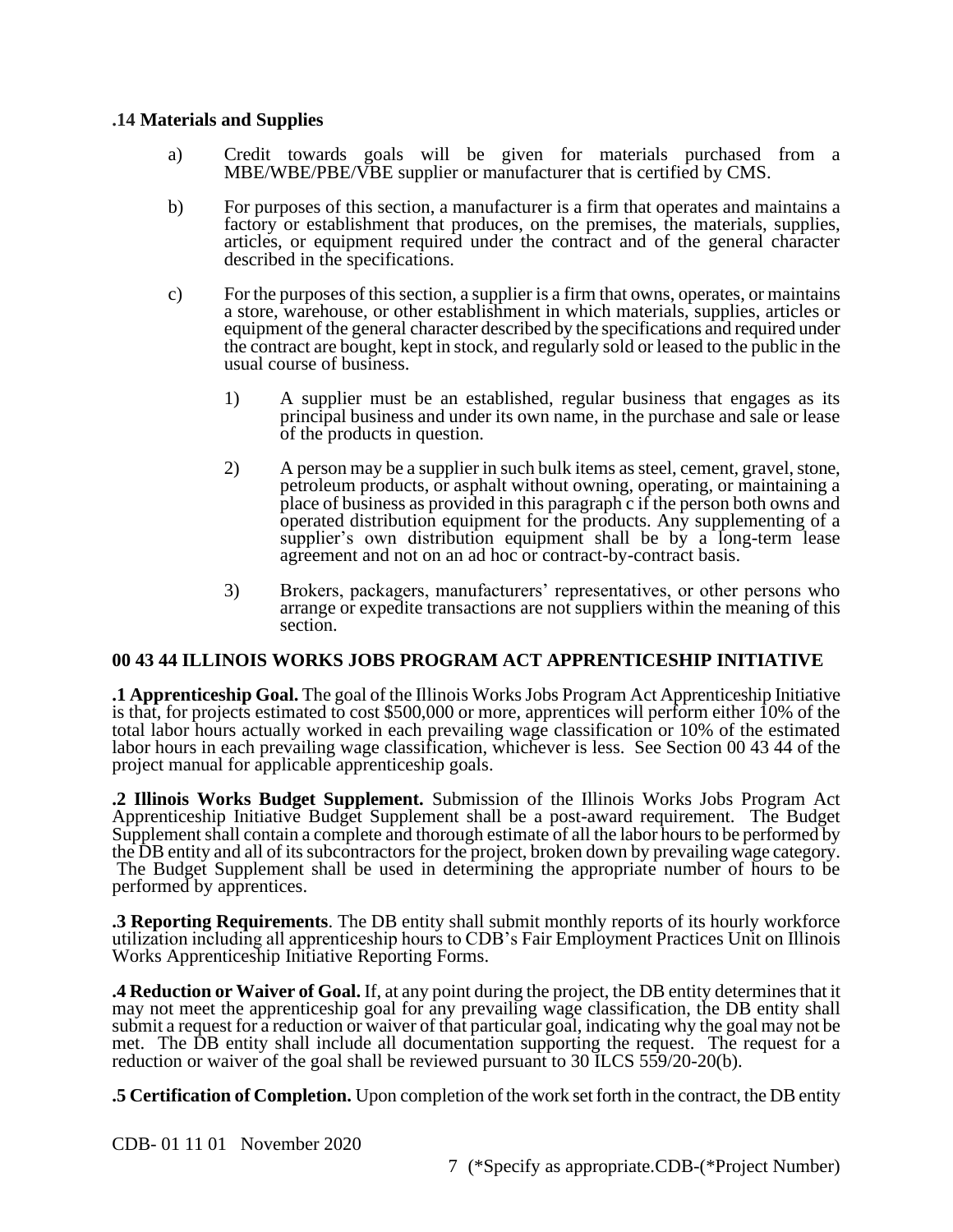shall submit a certification demonstrating that it has met the 10% apprenticeship goal or received a reduction or waiver of the 10% apprenticeship goal for each prevailing wage classification.

## **00 45 00 CERTIFICATIONS OF COMPLIANCE WITH APPLICABLE LAWS**

- **14 Recertification**. If the contract extends over multiple years, vendor and its subcontractors shall certify, by January 1 of each fiscal year covered by the contract after the initial fiscal year, of any changes that affect its ability to meet the requirements for being awarded a contract under Article 50 of the Illinois Procurement Code. Failure to do so may result in voiding the contract by operation of law or rendering the contract voidable at the option of the State without additional compensation. Violations of certain provisions may also be deemed a civil or criminal offense. If a vendor or subcontractor continues to meet all the requirements of the Illinois Procurement Code, it shall not be required to submit any certification.
- **.15 Illinois Works Jobs Program Apprenticeship Initiative.** The DB entity will comply with the Illinois Works Jobs Program Apprenticeship Initiative  $(30$  ILCS 559/20-20 $(a)(2)$ ).

## **00 51 20 ACCEPTANCE AND REJECTION OF BIDS**

- **.1 CDB's Rights.** When, in its opinion, it is in the best interest of the State, CDB reserves the right to:
	- A. Accept any proposal
	- B. Reject any or all proposals
	- C. Waive technical deficiencies and irregularities
	- D. Allow offeror to remedy technical deficiencies or irregularities within a stated time
	- E. Rescind any notice of award if CDB determines the notice of award was issued in error
	- F. Rescind any notice of award when it is in the best interest of the State
	- G. Reissue any RFP

### **.2 Proposal Rejection.**

- A. Proposals will be rejected for the following material deficiencies:
	- 1) Failure of any of the following to be prequalified with CDB prior to the deadline for submittal of Phase 1 proposals (Article 00 21 05) or being determined non-responsible after the deadline for Phase 1 proposals: the individual members of the DB entity; all design professionals and other entities as defined in Section 30-30 of the Illinois Procurement Code to which any work may be subcontracted during the performance of the contract; all entities that will perform any of the 5 subdivisions of work defined in Section 30-30 of the Illinois Procurement Code; and any other team members of the DB entity identified in the RFP as requiring CDB prequalification.
	- 2) Submission of a proposal late (Paragraph 00 51 10.1).
	- 3) Use of a bid envelope, which is received by CDB unsealed, or marked in a manner that does not reasonably identify the project and/or contract for which it is intended (Paragraph 00 41 10.3).
	- 4) Deletion of original signatures to the extent that an intent to be bound by the bid is not apparent.
	- 5) Failure to attend a mandatory pre-bid meeting.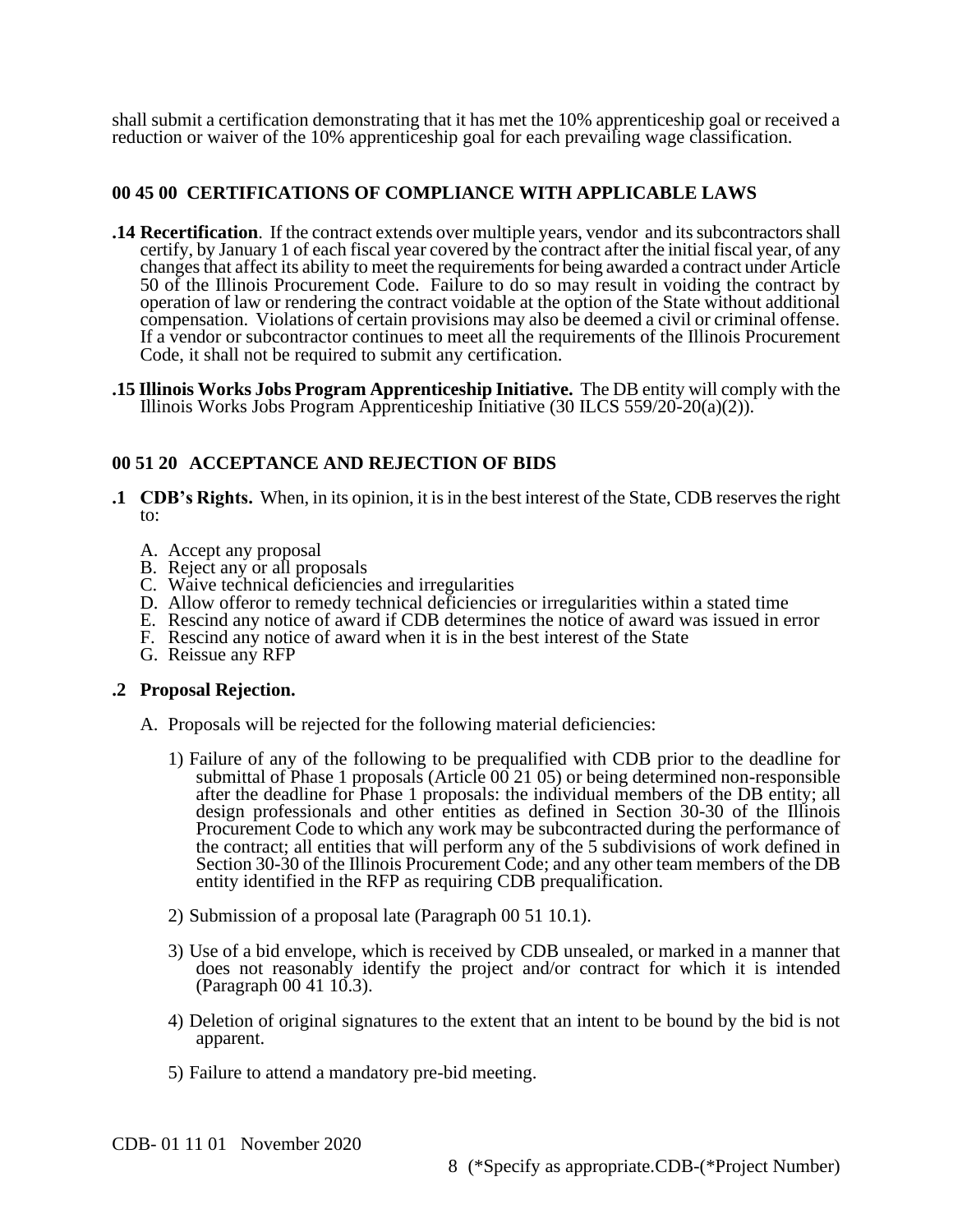- 6) Bids not in substantial conformance with the request for proposal and whose nonconformance is determined to be material and unresponsive.
- 7) Failure to submit Bidder Disclosure(s) form and Certifications with the proposal, when the offeror is not registered with the Illinois Procurement Gateway (IPG).
- 8) Failure to be registered with the State Board of Elections, prior to deadline to for submittal of Phase 1 proposals, when applicable.
- 9) Failure to submit documentation of the offeror's good faith efforts to meet applicable MBE/WBE/PBE/VBE goals at time of bid when no eligible participation is listed on the utilization plan.
- 10) Any other material deficiency specifically identified in the request for proposal.
- B. Failure to remedy the following technical deficiencies with seven (7) calendar days after the bid opening shall result in rejection of the bid. These technical deficiencies are:
	- 1) Failure to use a revised proposal form when proposal forms have been changed by amendment.
	- 2) Failure to acknowledge an amendment, or failure to incorporate amendment changes into the proposal.
	- 3) Failure to provide USDOL Apprenticeship and Training Certification for offerors and all known subcontractors in conformance with Section 30-22 of the Illinois Procurement Code (30 ILCS 500/30-22).
	- 4) Failure to submit offeror's Certificate of Registration in an approved apprenticeship and training program.
	- 5) Failure to supply subcontractor and/or supplier names and Taxpayer Identification Numbers as required on Document 00 41 01.
	- 6) Submission of a bid bond not on CDB's form (Paragraphs 00 43 13.1 and 00 43 13.2).
	- 7) Submission of a bid security in a form other than a bid bond, certified check, cashier's check or bank draft (Paragraph 00 43 13.1).
	- 8) Omission of the signature of the officer of the surety or any other required signatures except the signature in Paragraph 00 51 20.2.A.5, submission of those signatures in pencil or submission of a non-original signature.
	- 9) Replacement of a bid security from an unacceptable surety with one from a surety acceptable to CDB (Paragraph 00 43 13.4).
	- 10) Failure to furnish and/or complete the 00 41 04 Form (Illinois Department of Human Rights (DHR) Form PC-2)).
	- 11) Failure to submit a signed affidavit stating that the offeror will maintain an Illinois office as the primary place of employment for persons employed in the construction authorized by the contract.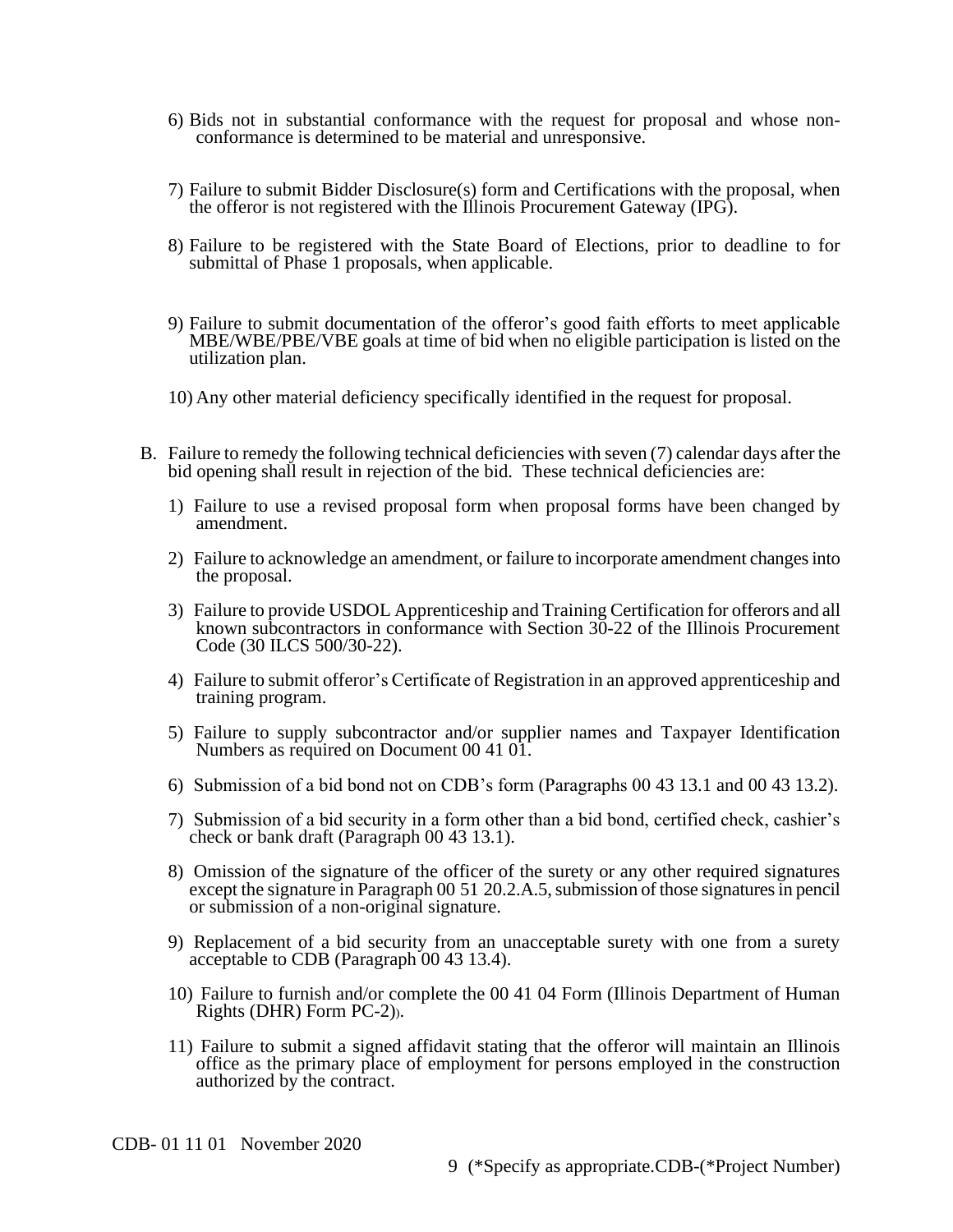- 12) Failure to submit Certificate of Registration with State Board of Elections in accord with 30 ILCS 500/20-160.
- 13) Failure to submit Disclosure of Business Operations with Government of Iran form in accord with 30 ILCS 500/50-36.
- 14) Any other technical deficiency specifically identified in the project bid documents.
- C. MBE/WBE/PBE/VBE goal compliance deficiencies. Failure to remedy the following deficiencies within ten (10) calendar days after the date of notification shall result in rejection of the bid. These deficiencies are:
	- 1) When applicable, failure to submit a revised utilization plan, documenting achievement of goals.
	- 2) When applicable, failure to submit documentation acceptable by CDB of good faith efforts to meet MBE/WBE/PBE/VBE goals.
- D. CDB at its sole discretion and without conferring any rights on any offerors may waive bid technical deficiencies or irregularities that are not in conformance with the request for proposal but whose non-conformance is non-material or minor.
- E. Submittal of conditions or qualifying statements contrary to CDB's contract terms is not acceptable and, unless rescinded, the bid shall be rejected.

#### **00 51 28 MBE/WBE/PBE/VBEBUSINESSCERTIFICATION, POST AWARD REQUIREMENTS**

**.1 Post Award Submittal.** See Article 00 51 40. The contract awardee shall submit CDB's MBE/WBE/PBE/VBE Subcontractor Supplier Certification Form, Document 00665 (available in the Reference Library on CDB's website), for each of the MBE/WBE/PBE/VBE subcontractor(s) and/or supplier(s) being utilized to meet the designated participation goals as specified on the request for proposals and in Section 01 11 00 of the project manual. The form must be signed by the MBE/WBE/PBE/VBE subcontractor or supplier and shall be submitted to CDB's FEP Unit.

Completion of the 00665 form is not required if the DB entity is an MBE, WBE, PBE, or VBE firm. MBE/WBE/PBE/VBE prime contractors are encouraged to utilize MBE/WBE/PBE/VBE subcontractors/suppliers. If goals are split (separate MBE, WBE, PBE, and VBE goals), then an MBE, WBE, PBE, or VBE firm must supply 00665 forms for the subcontractor firm(s) utilized to meet the MBE, WBE, PBE, or VBE goal, respectively.

- **.2 Listed Firms.** The 00665 certification form shall be completed and submitted for each MBE/WBE/PBE/VBE firm listed on the utilization plan.
- **.3 Compliance.** The MBE/WBE/PBE/VBE participation goal dollar value is based upon the total contract sum (including any awarded deviations). The participation goal percentage amount(s) shall meet or exceed the goal(s) as specified on the bid form (and in Section 01 11 00 of the project manual), or in an approved change/waiver request (refer to Article 00 43 39 herein).
- **.4 Voluntary Participation.** DB entities are encouraged to utilize MBE/WBE/PBE/VBE subcontractors/suppliers for those projects that are not designated for MBE/WBE/PBE/VBE participation and complete the 00665 certification form for each MBE/WBE/PBE/VBE firm. MBE/WBE/PBE/VBE subcontractors/suppliers may be added at any time during the project.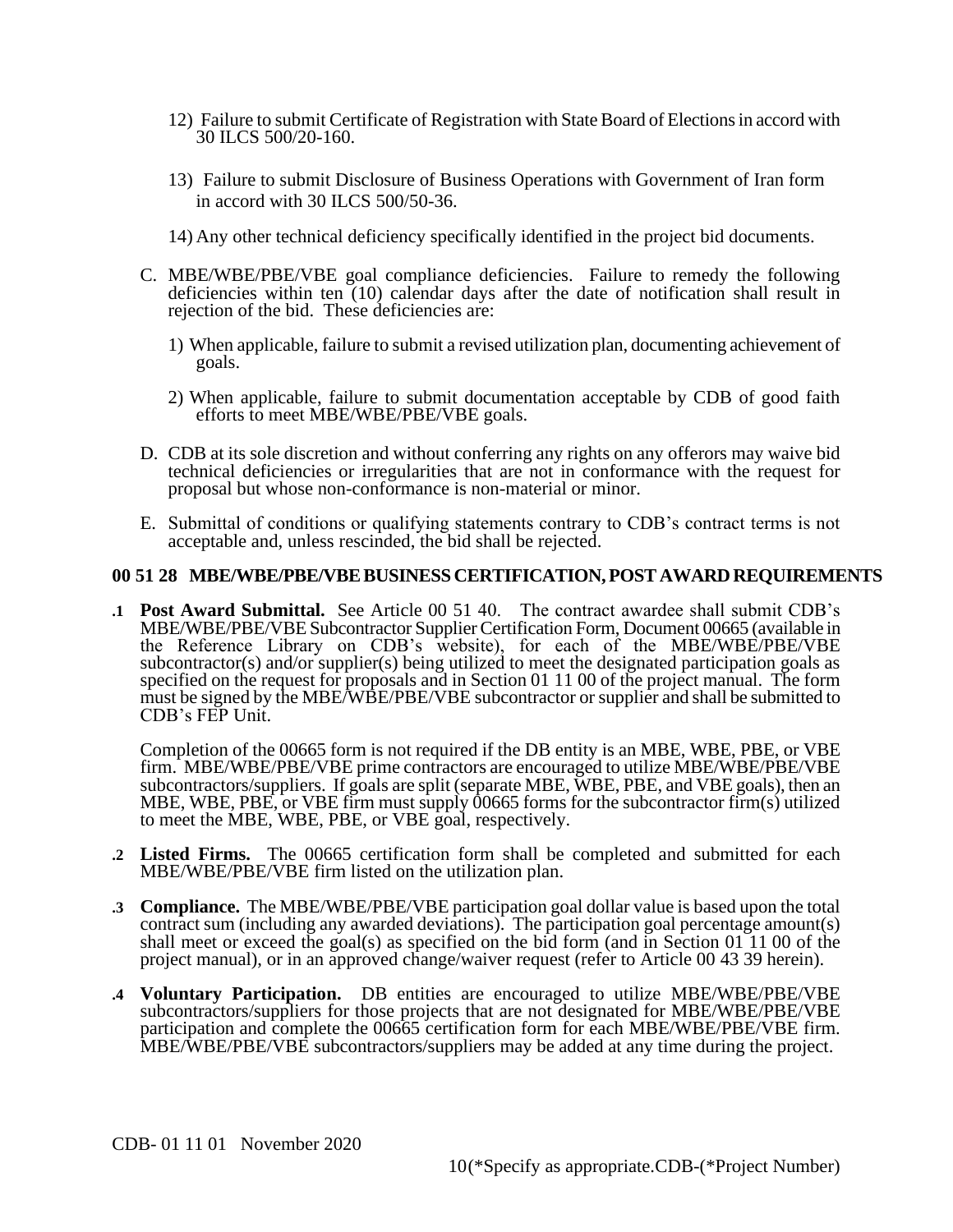**.5 Subcontracts/Supplier Agreements.** Copies of subcontracts or supplier agreements (to correspond with each 00665 form) are required to be submitted within ten  $(10)$  calendar days of the Notice of Award.

## **00 51 40 POST AWARD REQUIREMENTS**

**.2 Submittals.** Within ten (10) calendar days from the date of the notice of award letter, the DB entity shall furnish, on CDB forms, the following:

- A. Contract executed by the DB entity;
- B. Performance Bond;
- C. Labor and Material Payment Bond;
- D. Certificates of Insurance;
- E. Builder's Risk Insurance Policy;
- F. MBE/WBE/PBE/VBE Subcontractor Supplier Certifications, Form 00665 and MBE/WBE/PBE/VBE Subcontractor/Supplier agreements (if applicable);
- G. Completed Substance Abuse Prevention Certification form and DB entity's substance abuse plan (if applicable);
- H. DHR PC-2 accepted by FEP Technician;
- I. Project Labor Agreement signature sheets for the DB entity and known Subcontractors (if applicable); and
- J. Illinois Works Jobs Program Act Apprenticeship Initiative Budget Supplement.

### **00 72 10 TIME**

 **.4 Approval Authority**. Changes in contract time are subject to approval at or above the CDB Regional Manager level.

### **00 72 25 CDB - RIGHTS AND RESPONSIBILITIES**

### **.4 Right to Terminate the Contract for Cause.**

- A. CDB may terminate the DB entity's right to proceed with the work if the DB entity fails or refuses to perform the work with such diligence as to allow timely completion of performance in accordance with the current progress schedule or fails to complete the work in accordance with the documents or commits a breach of any other provision of the contract documents.
- B. In such case, CDB will give the DB entity and its surety written notice of intention to terminate and the reason therefore, and, unless within ten calendar days the delay or violation shall cease or satisfactory arrangement of correction made, CDB may issue a written termination notice to the DB entity and its surety.
- C. The DB entity shall stop work and vacate the construction site immediately upon receipt of notice of termination. However, the DB entity shall not remove tools, appliances, construction equipment and machinery, or materials or equipment for which CDB has paid, wherever stored, without the written consent of CDB. Any material stored off-site, and which have been paid for by CDB, shall be immediately delivered to CDB or its designated representative upon request. CDB reserves the right either to have the material delivered to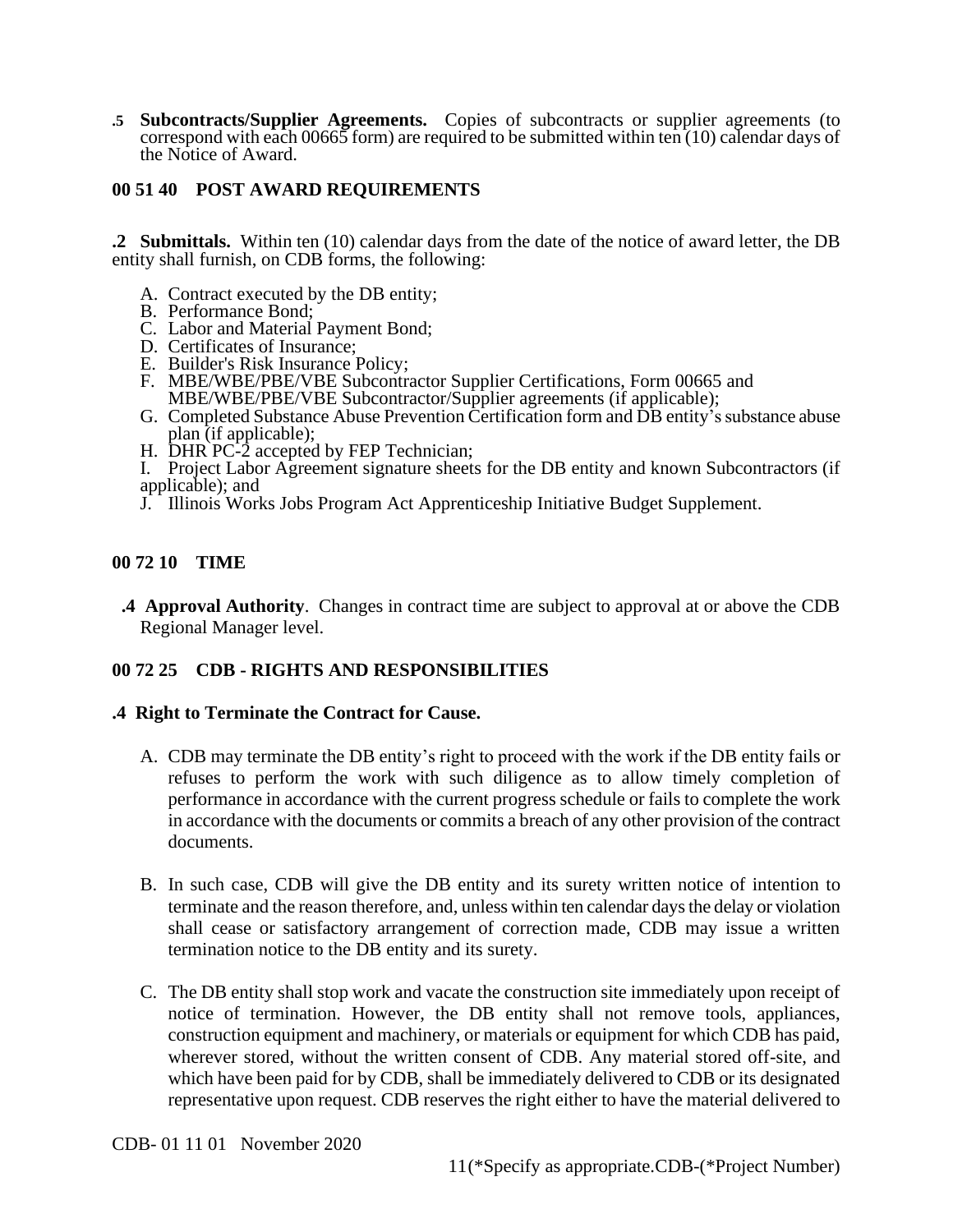the site and deduct the cost of the delivery from contract balance or to abandon the material and deduct the cost of the materials from the contract balance.

- D. The surety shall complete the work upon demand by CDB in accordance with the contract documents. Such completion may include, but not be limited to, the use of a completing contractor selected by CDB pursuant to a written takeover agreement with the surety, or payment of a sum of money required to allow CDB to complete the work, or other arrangements agreed to by the CDB and surety.
- E. If within ten calendar days the surety fails to act on CDB's demand, CDB may take over the work and take possession of all of the DB entity's tools, appliances, construction equipment, and machinery at the site and use the same to the full extent they could have been used by the DB entity (without liability for trespass or conversion), incorporate into the work all materials and equipment stored at the site or for which CDB has paid the DB entity but which are stored elsewhere, and finish the work by selecting the most advantageous method identified in the Illinois Procurement Code or in other relevant procurement laws and administrative rules. In such case the DB entity shall not be entitled to receive any further payment until the work is finished. If CDB's expenses in completing the work exceed the unpaid balance of the contract sum, the DB entity and/or the surety shall pay the difference to CDB.
- **.6 Availability of Appropriation; Sufficiency of Funds.** The contract is contingent upon and subject to the availability of sufficient funds. CDB may terminate or suspend the contract, in whole or in part, without penalty or further payment being required, if (i) sufficient funds for the contract have not been appropriated or otherwise made available to CDB by the State or the Federal funding source, (ii) the Governor or CDB reserves funds, or (iii) the Governor or CDB determines that funds will not or may not be available for payment. CDB shall provide notice, in writing, to the DB entity of any such funding failure and its election to terminate or suspend the contract as soon as practicable. Any suspension or termination pursuant to this Section will be effective upon the date of the written notice, unless otherwise indicated.
- .7 **Right to Suspend the Contract Without Cause.** CDB may, without cause, order the DB entity in writing to suspend, delay or interrupt the work in whole or in part for such a period of time as CDB may determine, not to exceed 90 days. At the expiration of 90 days, the contract may continue upon written agreement of the parties or may be terminated in writing by either party. The contract may remain suspended at the expiration of 90 days until the parties either agree in writing to continue the contract or until either party terminates the contract in writing. If the parties enter into a written agreement to continue the contract, the contract may remain suspended after the expiration of 90 days.
	- A. The contract time will be adjusted for increases in time caused by the suspension, delay or interruption as described in Article 00 72 10.
	- B. CDB may decide to terminate the contract under Article 00 72 25 at any time during the period of suspension, delay or interruption.

# **00 73 17 BONDS, GENERAL**